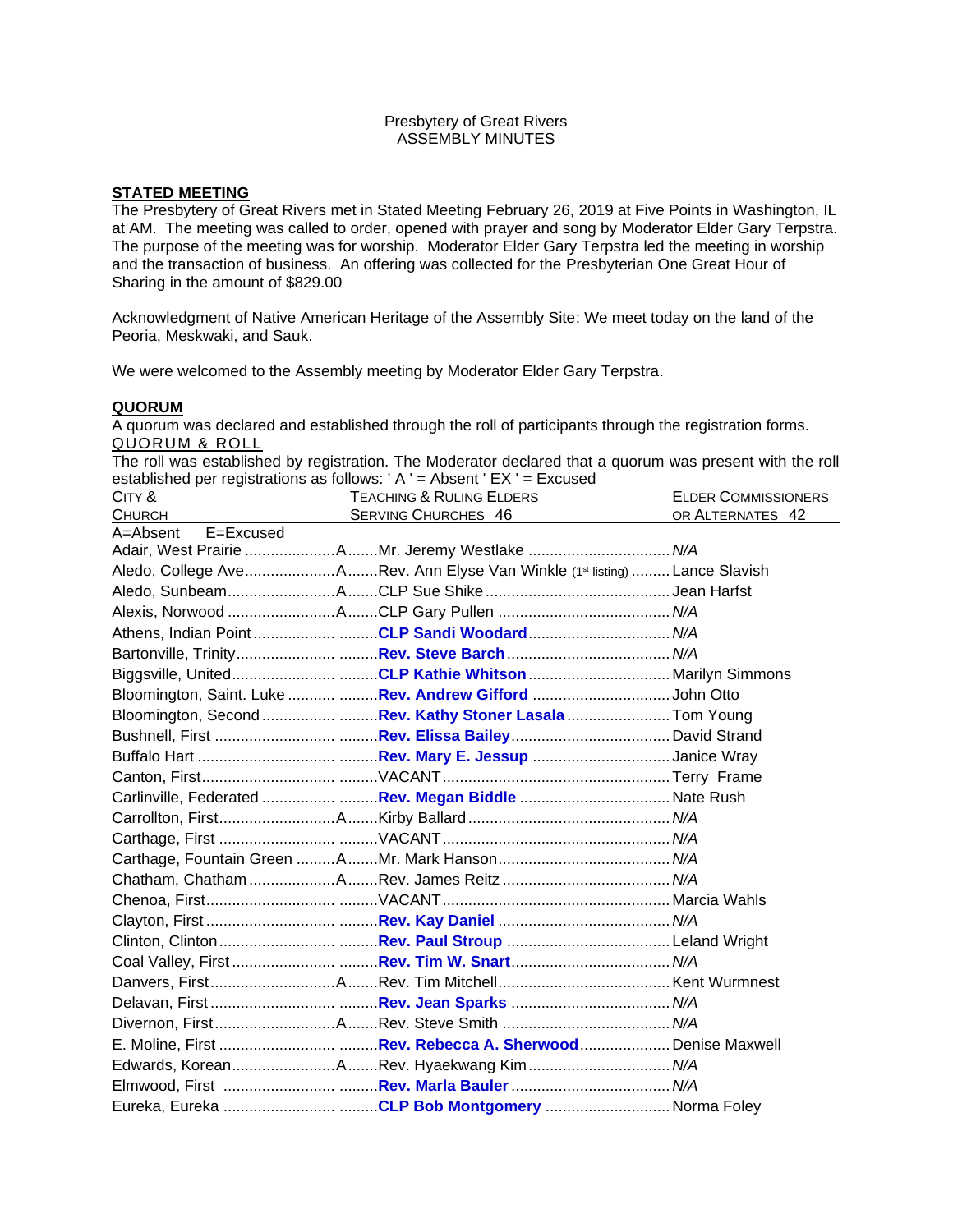| Lewistown, First CLP Penny Frame  N/A                                  |  |
|------------------------------------------------------------------------|--|
|                                                                        |  |
|                                                                        |  |
| Macomb, Scotland TrinityARev. Gary Elg (2 <sup>nd</sup> Listing) N/A   |  |
|                                                                        |  |
| Media, Community ACLP Amy Booker Hirsch  N/A                           |  |
|                                                                        |  |
|                                                                        |  |
|                                                                        |  |
|                                                                        |  |
|                                                                        |  |
|                                                                        |  |
|                                                                        |  |
|                                                                        |  |
|                                                                        |  |
|                                                                        |  |
|                                                                        |  |
| Normal, New CovenantRev. Robert W. Ryder  N/A                          |  |
|                                                                        |  |
|                                                                        |  |
|                                                                        |  |
|                                                                        |  |
|                                                                        |  |
|                                                                        |  |
|                                                                        |  |
| Peoria, WestminsterRev. Denise Clark JonesSuellen Kirkwood             |  |
|                                                                        |  |
|                                                                        |  |
| Pleasant Plains, Farmingdale   Rev. Lonna Chang-Ren Lee  Sharon Rohrer |  |
|                                                                        |  |
|                                                                        |  |
|                                                                        |  |
|                                                                        |  |
| Rock Island, Gloria Dei  Rev. Drew Nagle (1st listing) Ken Flack       |  |
| Rock Island, Good Shepard  Rev. James Benson James Bertelsen           |  |
| Rock Island, South Park Rev. Blake Severson  Kenn Shoemaker            |  |
|                                                                        |  |
|                                                                        |  |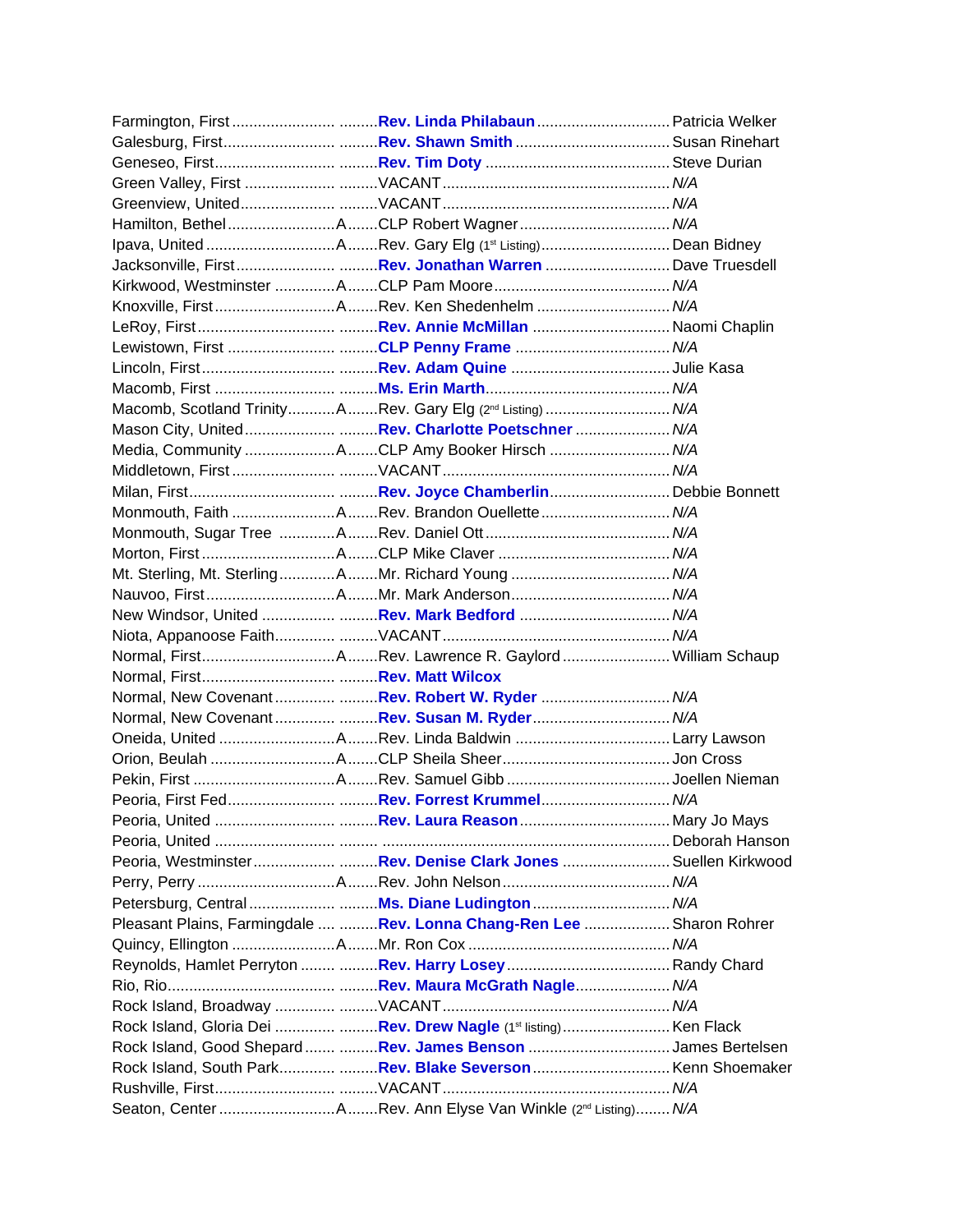|                                                                                                                                                                                                                                    | Sherrard, Community Rev. Drew Nagle (2nd Listing)  N/A                                    |                   |
|------------------------------------------------------------------------------------------------------------------------------------------------------------------------------------------------------------------------------------|-------------------------------------------------------------------------------------------|-------------------|
|                                                                                                                                                                                                                                    |                                                                                           |                   |
|                                                                                                                                                                                                                                    |                                                                                           |                   |
|                                                                                                                                                                                                                                    |                                                                                           |                   |
|                                                                                                                                                                                                                                    |                                                                                           |                   |
|                                                                                                                                                                                                                                    |                                                                                           |                   |
|                                                                                                                                                                                                                                    |                                                                                           |                   |
|                                                                                                                                                                                                                                    |                                                                                           |                   |
|                                                                                                                                                                                                                                    | Springfield, Westminster  Rev. Christian Choi  Alan Wallace                               |                   |
|                                                                                                                                                                                                                                    |                                                                                           |                   |
|                                                                                                                                                                                                                                    |                                                                                           |                   |
|                                                                                                                                                                                                                                    |                                                                                           |                   |
|                                                                                                                                                                                                                                    |                                                                                           |                   |
|                                                                                                                                                                                                                                    |                                                                                           |                   |
|                                                                                                                                                                                                                                    |                                                                                           |                   |
|                                                                                                                                                                                                                                    |                                                                                           |                   |
|                                                                                                                                                                                                                                    |                                                                                           |                   |
|                                                                                                                                                                                                                                    |                                                                                           |                   |
|                                                                                                                                                                                                                                    |                                                                                           |                   |
|                                                                                                                                                                                                                                    |                                                                                           |                   |
|                                                                                                                                                                                                                                    |                                                                                           |                   |
|                                                                                                                                                                                                                                    |                                                                                           |                   |
| Beth Hamilton, VM<br>Susan Baller Shephard, VM<br>Chip Roland, VM<br><b>Sterrett Collins, VM</b><br>Jessica Hawkinson, VM<br>Mike Paddock, M@L<br>Randall Saxon, HR<br>Cheryl Lunday, HR<br>Rick Tindall, HR<br>Kathy Mitchell, HR | VALIDATED, AT LARGE, HONORABLY RETIRED, MINISTERS PRESENT.                                | TOTAL: 10         |
|                                                                                                                                                                                                                                    | <u>ADMINISTRATION &amp; VISIONING TEAM MEMBERS, COMMITTEE CHAIRS</u>                      | TOTAL: 01         |
| (Not Listed Elsewhere - voting members of Presbytery)<br><b>Bill Harfst</b>                                                                                                                                                        |                                                                                           |                   |
| MODERATOR / MODERATOR ELECT OR PRIOR MODERATOR                                                                                                                                                                                     |                                                                                           | TOTAL: 03         |
| (Not Listed Elsewhere - voting members of Presbytery)<br>Gary Terpstra<br>Mike Orr<br><b>Susan Sawers</b>                                                                                                                          |                                                                                           |                   |
| Roger Mixer                                                                                                                                                                                                                        | <u> OTHERS PRESENT – Pby committee members/corresponding members (voice without vote)</u> | <u> TOTAL: 01</u> |
|                                                                                                                                                                                                                                    | OTHERS PRESENT - Ruling Elders, Visitors, Inquirers/Candidates (without voice/vote):      | TOTAL: 05         |
| Kathleen Wheeler<br>Millie Eldridge<br>Mag Paddock<br><b>Sherrill Mixer</b><br>John Nixon                                                                                                                                          |                                                                                           |                   |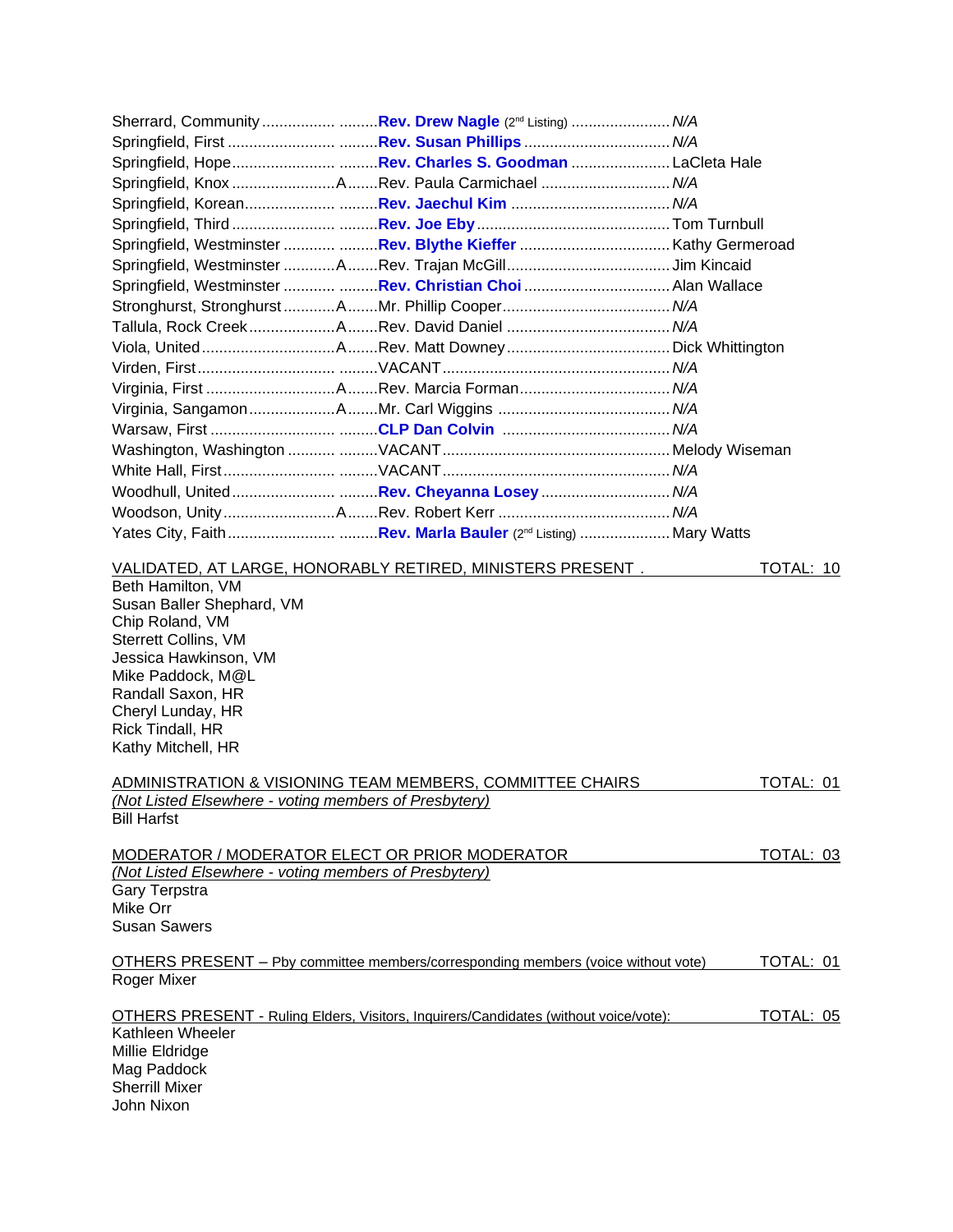TOTAL ATTENDANCE 109

### **WORDS OF WELCOME**

Introduction of new Minister Members of the Presbytery. We welcome Rev. Christian Choi to our Presbytery as he is serving as the Associate Pastor of Family Ministries at Westminster Presbyterian Church in Springfield, IL.

Introduction of new Ruling Elder Commissioners.

**MSA** to seat corresponding member Rev. Sara Dingman, Presbytery of Whitewater Valley.

## **OPENING BUSINESS**

The Assembly MSA the Docket with the following changes:

- Admin team report up after lunch at 1pm by Joyce Chamberlain
- Removal of item for ethics training.

### **CURRENT BUSINESS** (**Appendix A**)

MSA to approve the omnibus motion that included the Stated Clerk's report and Financial Team report (Appendix B). Personnel Committee report was removed.

**MSA** that all written reports be entered into the permanent minutes.

### **PERSONNEL COMMITTEE REPORT**

CLP Sandi Woodard presented the Personnel Committee report. Stated Clerk job description is under review.

#### **LEAD PRESBYTER FOR TRANSFORMATION REPORT** (**Appendix B**)

LPT Rev. Ryan Landino sent a video message as he was at a leader development seminar in Louisville. He sent greetings and prayers.

# **VISIONING TEAM REPORT** (**Appendix C**)

The Visioning Team Report was presented by Rev. Jonathan Warren, chair. Rev. Jonathan spoke about the visioning grants that are available for our churches to apply and receive funds from the Presbytery to help do the work in which they are called. Encouraged all to sign up for the Presbytery e-newsletter.

Rev. Adam Quine from First in Lincoln received a MIFA Grant and spoke about the funds they had received and the work they are doing. They recognize the need to be relational in their community especially in the midst of the opioid epidemic that they are experiencing in their community. So, they looked at how they would collaborate with other churches and organizations. As a result, they created a community when children who don't feel like they fit in with other crowds where they can come and explore avenues without judgment. Most at risk group is 5<sup>th</sup> graders.

\$15,000 is being set aside by the Presbytery for Youth Triennium. The Presbytery will cover 1/3 of the cost for students and adult leaders to go to the triennium.

# **COMMITTEE ON MINISTRY REPORT**

The Committee on Ministry report was presented by Rev. Shawn Smith, chair. He ask that all please turn in your calls and contracts. March 23<sup>rd</sup> at First Pres Bushnell, there will be a training for elders to receive communion training.

**MSA** that Pulpit Supply Language for the COM Handbook be changed:

*Section III, part 2, D add the following: "All requesting to be placed on our Pulpit Supply list, must*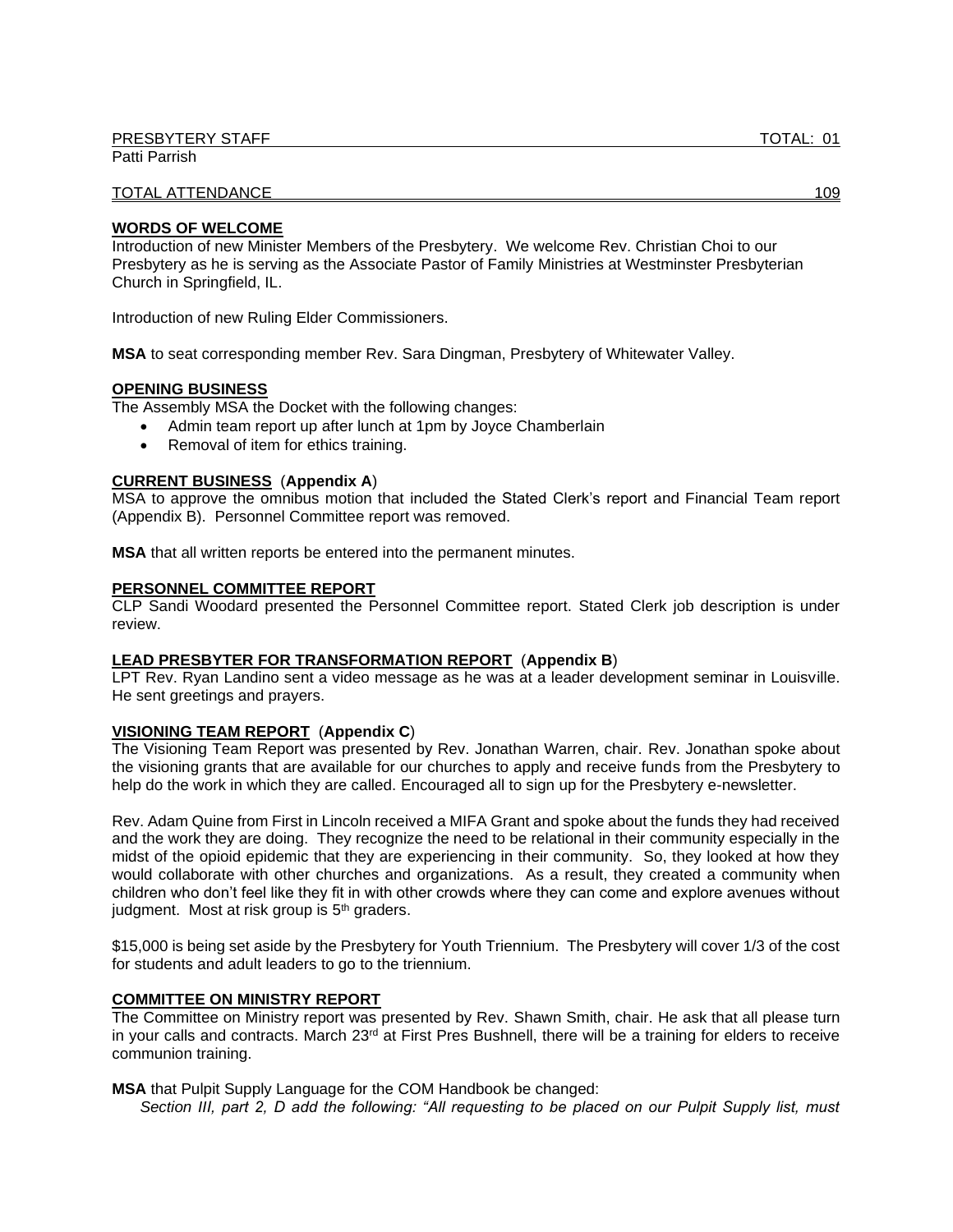*complete the application process that includes a theological exam and a criminal background check. If Ministers of Word and Sacrament, who are members in good standing of a neighboring presbytery, request to be placed on our Pulpit Supply list, they may receive permission to labor inside our bounds by completing our application process and by confirmation of their status with their presbytery. This process includes confirmation of a criminal background check within the past three years."*

**MSA** request from Rock Island, Gloria Dei Church for waiver/exempt from term limits for elders, allowing Ken Flack to serve a fourth consecutive term of three years as a member of session.

Rev. Susan Phillips introduced Rev. Christian Choi to our Presbytery.

## **COMMITTEE ON PREPARATION FOR MINISTRY REPORT**

The Committee on Preparation of Ministry report was given by Rev. Matt Wilcox, chair.

### **LEADERSHIP TEAM REPORT** (**Appendix D**)

The Leadership Team report was presented by Rev. Maura McGrath Nagle, Moderator-Elect. (Appendix E)

The Leadership team is working to decide how to use the Synod transitional grants. Transitional ministry training funds currently remain the same.

**MSA** to add to the bylaws under Article VI, Section 6, Attendance: "Electronic participation and voting, moderated by the Leadership Team, is permissible under the guidelines of Robert's Rules."

**MSA** the following persons to serve as members of the Cooksville Administrative Commission: Teaching Elders: Drew Nagle, chair, Annie McMillan, and Kathy Stoner Lasala Ruling Elders: Leland Wright and Kent **Wurmnest** 

### **INTERFAITH TEAM REPORT**

The Interfaith Team report was presented by John Nixon

Event taking place about Rabbi Rosen and his lecture that will be on March 26<sup>th</sup>. "Facing Israel/Palestine: A New Model for Interfaith Relations" on Tuesday, March 26th, at 7:00pm at First Federated-Peoria's Life Together Center. We will welcome Rabbi Brant Rosen, rabbi of Congregation Tzedek Shalom in Chicago, Midwest Regional Director of the American Friends Service Committee, and author of Wrestling in the Daylight (2017). He will model how to engage in dialogue around one of the most challenging global discussions of our time from the perspective of commonly held values." Other events are coming.

## **CAMP STRONGHOLD**

Elder Lance Slavish presented a report on the Stronghold camp.

They are in need of additional female camp counselors and supplies. In addition to this, they need campers!

#### **WORSHIP**

Today worship was led by our Moderator and Moderator-Elect in liturgy. Synod Executive Rev. Sara Dingman presented the word with the Scripture from Exodus 34:29-35. The sermon title "Removing the Veil" spoke about letting our lights shine in our ministries and in our lives by "removing the veil" that we are behind. The Synod is bringing initiatives to help churches and pastors with this. Need to find ways to bring joy back into our lives and ministries.

An invitation to the offering was given as a way of a visual prayer in the ways the One Great Hours of Sharing goes to help those in need.

#### **ANNOUNCEMENTS**

- Please take your membership cards home!
- Electronic voting info will be on the website.
- Food pantries needing support due to government shut down. Thank you to Westminster in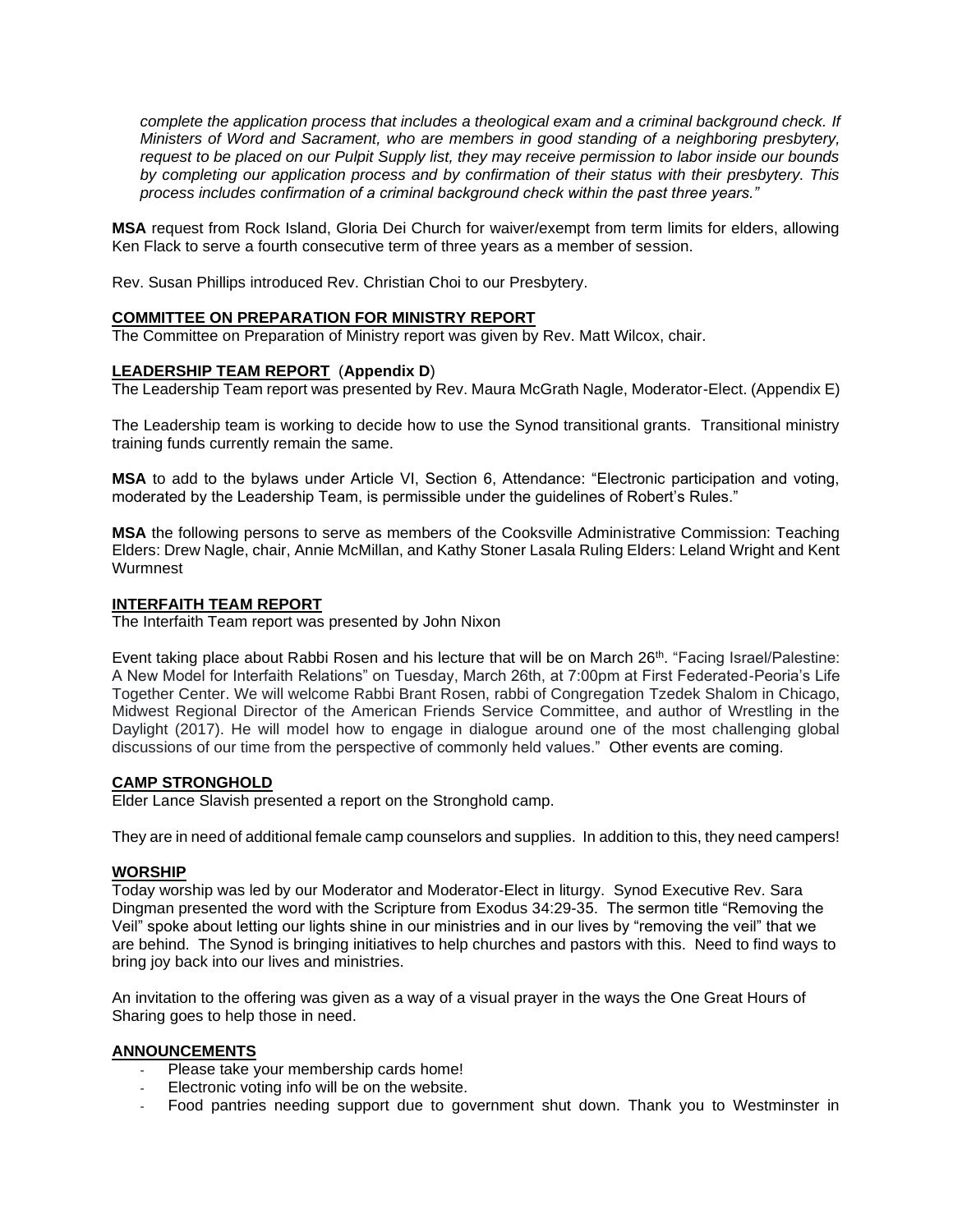Springfield for their assistance with food pantries.

- Mission Trip with 2<sup>nd</sup> Pres in Bloomington to Florida panhandle at Dogwood Acres, a PCUSA camp. This will take place in March and is Hurricane Michael work.
- Shawn's announcement
- Greetings brought from Cimarron Valley.
- Synod School in the Synod of Lakes and Prairies will be coming up this summer.
- Habitat for Humanity Choir and fundraiser is coming up. More info to come.
- Danvers Church will be celebrating 190 years this year!
- We rejoice in the work of Mary Jessup and her ministry at Buffalo Hart. She has been there for 26 years. She will be retiring and leaving at the end of April. We give thanks for her and the church.
- Farmington church will be getting a new pastor and thanks was given for the pastor who had been serving there.
- Rev. Chip Roland reported that a CPE program is now at St. Francis in Peoria.
- An announcement about what Messy Church is and how the Jacksonville church is doing this.
- Rev. Jessica Hawkinson spoke about the LUX institute being full. This is exciting!
- Pekin Church is continuing to work with the hydroponics systems and are extending that even further into the community.

## **ADMINISTRATION TEAM REPORT**

The Administration Team report was presented by Rev. Joyce Chamberlain. Info about the new office.

## **BILLS AND OVERTURES TEAM REPORT**

The Bills and Overtures Team report was presented by Rev. Elissa Bailey, Stated Clerk.

The Moderator-Elect Rev. Maura McGrath-Nagle closed the meeting with a blessing and prayer and at 2:04pm and was declared adjourned.

The next Stated Presbytery Assembly meeting will take place on Saturday, June 8, 2019 at First Presbyterian Church, Macomb, IL.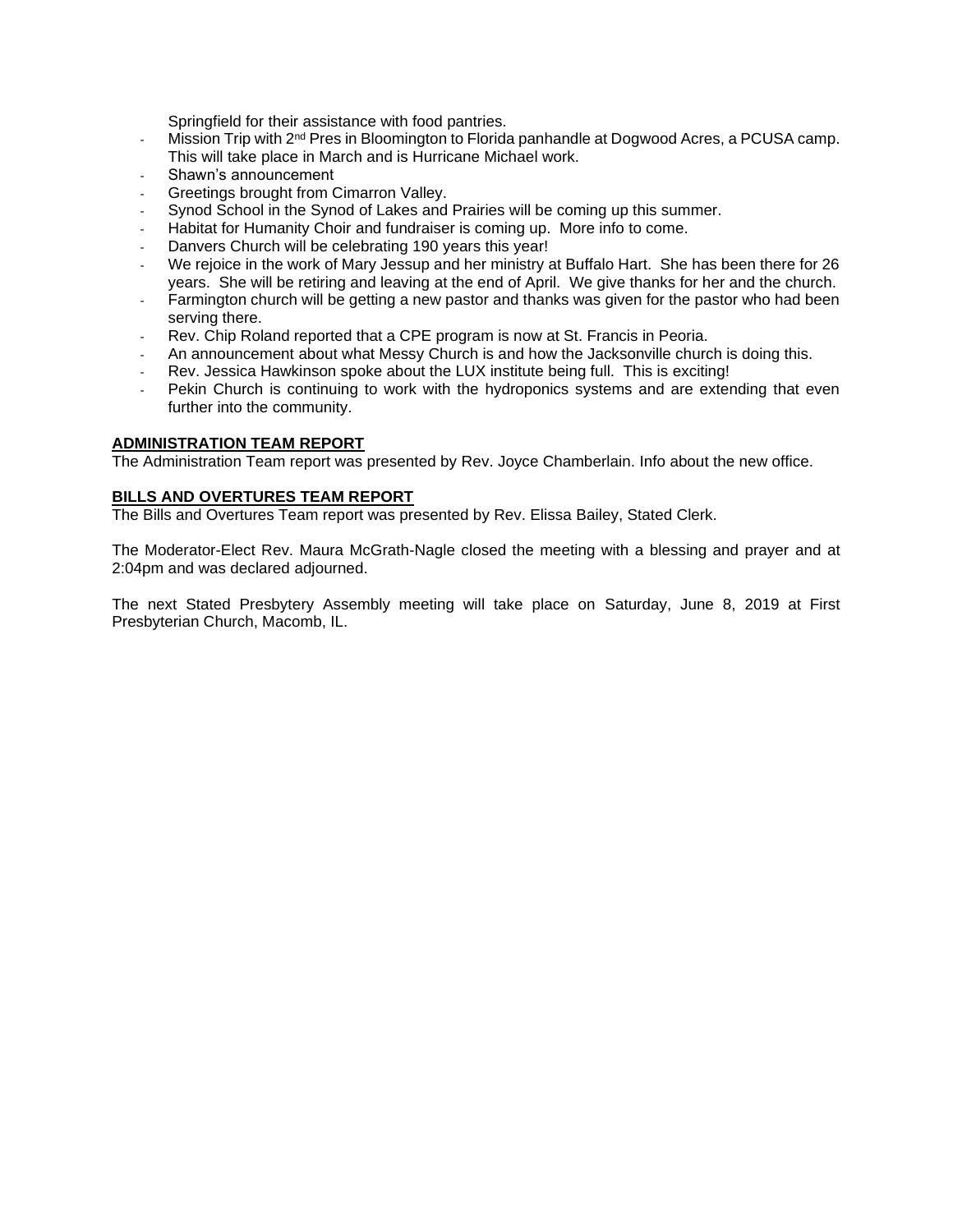### **Appendix A** Stated Clerk's Report

Recommended action to the floor of Presbytery:

THAT THE STATED CLERK'S REPORT BE ENTERED INTO THE MINUTES AND THE RECOMMENDATIONS THEREIN BE ADOPTED.

# 1. Members to be received, dismissed, Honorably Retired, REMOVED, or deceased

THAT the following minister(s) be received: Rev. Christian Choi from the San Joaquin Presbytery Rev. Andy Sonneborne from South Eastern Illinois Presbytery

THAT the following minister(s) be listed as Honorably Retired: N/A

THAT the following minister(s) be Dismissed: Rev. Cathy Allen be dismissed to East Iowa Presbytery. Rev. Troy Agema to be dismissed to the Presbytery of Grand Canyon as a Member At Large. Rev. Carl Stoldt, Honorably Retired, be dismissed to Presbytery of Sacramento.

THAT the following minister(s) be Removed from Rolls: N/A

Deceased: N/A

- 2. CURRENT ADMINISTRATIVE COMMISSIONS Dismiss the commission who installed Rev. Christian Choi as associate pastor of the Westminster Presbyterian Church in Springfield, IL on January 20, 2019 at 4:00 pm.
- 3. CORRESPONDENCE

Approve request from Rock Island, Gloria Dei Church for waiver/exempt from term limits for elders, allowing Ken Flack to serve a fourth consecutive term of three years as a member of session.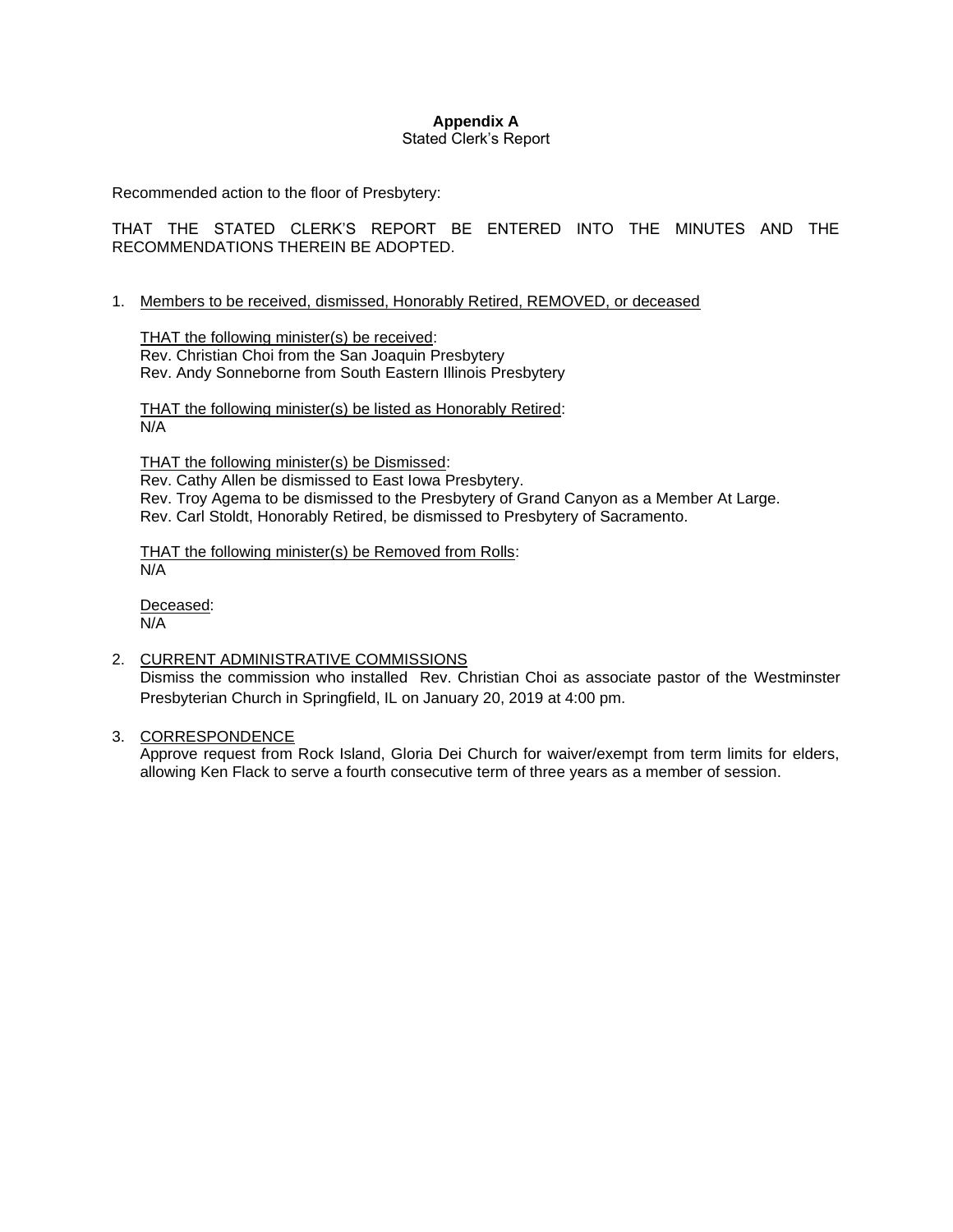### **Appendix B**

#### Report of the Lead Presbyter for Transformation, 2/15/19

I am now halfway through my seventh month as Lead Presbyter for Transformation, and I can say that it has been an inspiring joy serving our community of churches. I remain focused on building relationships, fostering partnerships, and strengthening communication channels across the presbytery. So far, I have had meaningful visits with almost a third of the 90+ Presbyterian Churches in our Presbytery. I have enjoyed sharing messages of hope in God's presence through times of transformation from the pulpit, have enjoyed connecting with fellow presbyters about what you most value about the faith life of your worship communities. I have felt honored to serve as a resource person/deliberation partner for both sessions and pastors.

These recent months have showed me the strong need for pastoral leadership for and with the presbytery. With the tragic death of Rev. David Daniel by car accident before Thanksgiving, with a number of other hospitalizations including that of Rev. David Esche, and other family illnesses, deaths, and traumas across our presbytery, I have found value in offering pastoral support in the form of serving as a kind of "pastor to the pastors." I continue to be astonished by your deep love for Jesus Christ and each other that leads you to bear one another's burdens (for example, I am impressed with how churches came together to support our neighbors in Southeastern Illinois Presbytery in the wake of the Taylorville tornado). I continue to pray for each of you and your churches, and welcome your prayer concerns/updates. I also encourage all our presbyters to pursue the best exercise, rest, and care rhythms that foster your spiritual, mental, and physical health; I laud your efforts to protect your boundaries, including Sabbath rest, vacation, and continuing education.

Of course, this winter has been rocked by the hardest inclement weather I have yet experienced while living in the Midwest! I am happy to notice careful discernment for whether to hold or cancel church gatherings in dangerous conditions, especially with consideration in mind for our more elderly members and commuting preachers. This has also created a unique challenge for how the presbytery can still conduct its business despite the weather when so many churches rely on swift responsiveness from our committees. I am so pleased to see more and more presbytery gatherings successfully utilize the technology we have available to help us interact virtually, but I am grateful for the earnest reflection and conversation regarding the limitations of these channels. It does not look like virtual meetings will *replace* physical meetings anytime soon, but they look to serve us well as a way to complement our physical meetings so people who otherwise cannot participate may still be included. Our gatherings…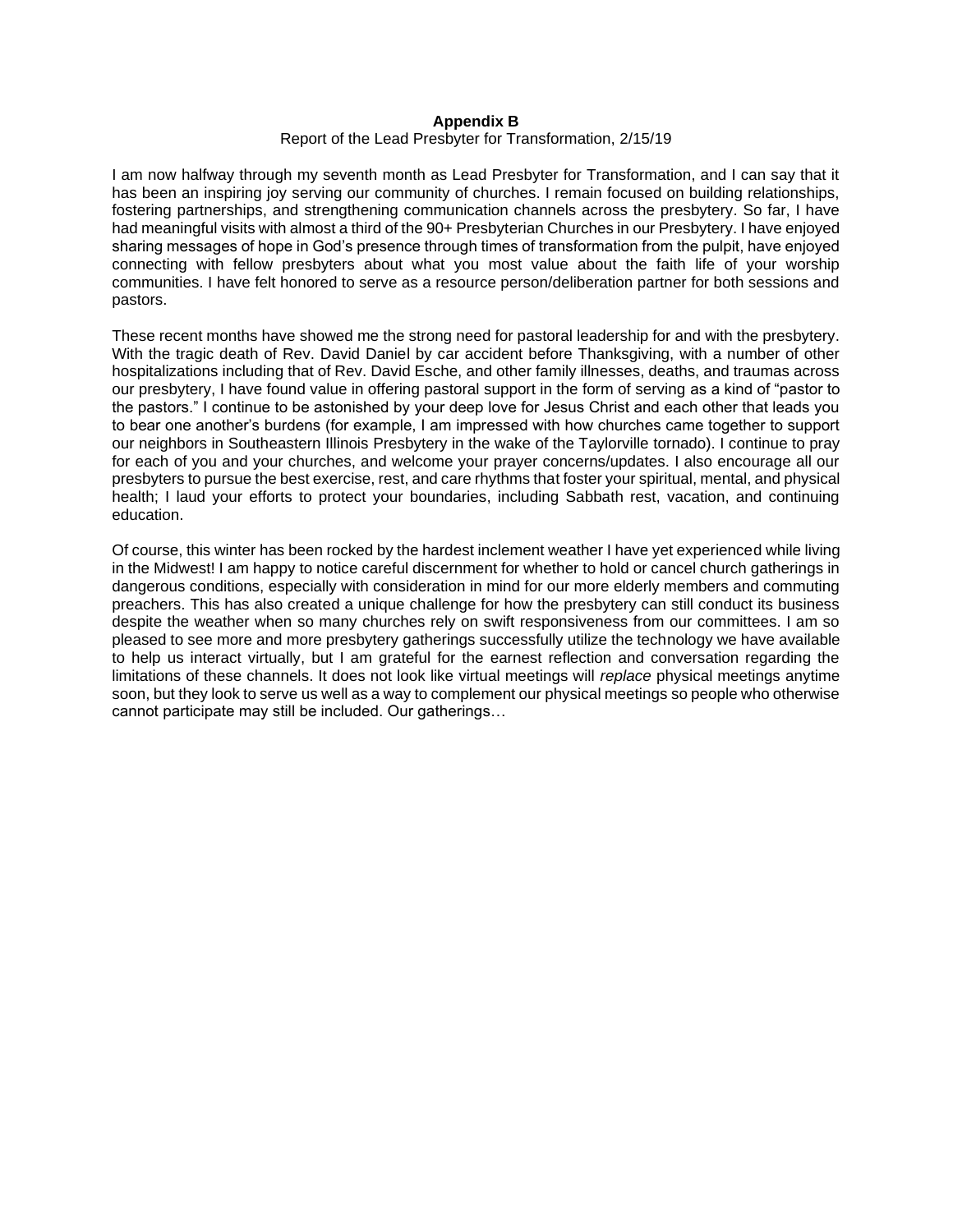# **Appendix C**

# Visioning Team Report

**Available Shared Mission Grants** – There are several shared mission grants available for your church to apply to this year (see attachment included following report). **Please help by sharing the shared mission grants description with your church staff, session, deacons, etc**. At the Presbytery assembly, we will have copies available that we would like you to share.

- 1. Worship Initiative Grant: for churches to take worship into the community outside their buildings (max. \$500).
- 2. Bucks for Blessing: for each PGR member church who partners with another congregation to do something that blesses the community (max. \$1000).
- 3. Sabbatical Grant (max. \$2000 for currently serving pastors + \$500 for church expenses during pastor's absence for pastors who are planning a Session-approved sabbatical).
- 4. Church Consulting Grant: for approved church consultant to help churches live into their mission, vision, and values or transformation process (max. \$2500 matching)
- 5. Mission Initiative Funding Application (MIFA): for a project/program that is a church's mission initiative (1st year: max \$5,000 matching, 2nd and 3rd years at decreased amount)

*During the February Assembly there will be a short presentation from First Presbyterian Church, Lincoln about The Center for Creativity and Community. They received \$5000 Mission Initiative Funding (50%*  matching). The target population is students between 12-16 years old. They are working alongside a local *coffee shop, St. John United Church of Christ, and a musical festival team.* 

Youth Triennium, July 16-20, 2019 We want youth and adult leaders from our Presbytery to attend Presbyterian Youth Triennium this summer: July 16-20, 2019. The Presbytery will pay 1/3 of the cost, \$185 for all youth (entering 9th grade through graduated 12th grade), and adult leaders attending Triennium. The Presbytery will cover the cost of a charter bus with several pick-up locations across our Presbytery, t-shirts, and PGR buttons. Please register through the Presbytery office [office@greatriverspby.org](mailto:office@greatriverspby.org) (see attached flyer following report).

**Presbytery e-Newsletter** We encourage all staff, active elders, clerks and church members in the Presbytery to sign up for the e-Newsletter and follow the Presbytery of Great Rivers Facebook page. Please include the following sentence in your bulletin announcements. God is doing great things in Presbyterian churches all around us. Sign-up for the Presbytery of Great Rivers e-Newsletter at [www.greatriverspby.org/newsletter](http://www.greatriverspby.org/newsletter)

## **Additional items**:

- We use the 95 Theses shared during the November 2018 Assembly to help in creating a vision for our Presbytery.
- We will likely set aside funds for townhall meetings and/or Assembly speakers.
- If it's the second time a church applies for a bucks for blessings or worship initiative grant, the team will discuss future sustainability and growth and creating new options/ideas/aspects for that project.
- Our team voted to encourage leadership team to use Synod funds for transitional ministry training.

• The following Grant Applications were reviewed and approved:

Bucks for Blessings:

First Presbyterian Church of Farmington \$1000 for its July 28-August 1, 2019 Community VBS project in partnership with Faith Presbyterian church-Yates City; First Baptist Church-Farmington, and The United Methodist Church of Farmington.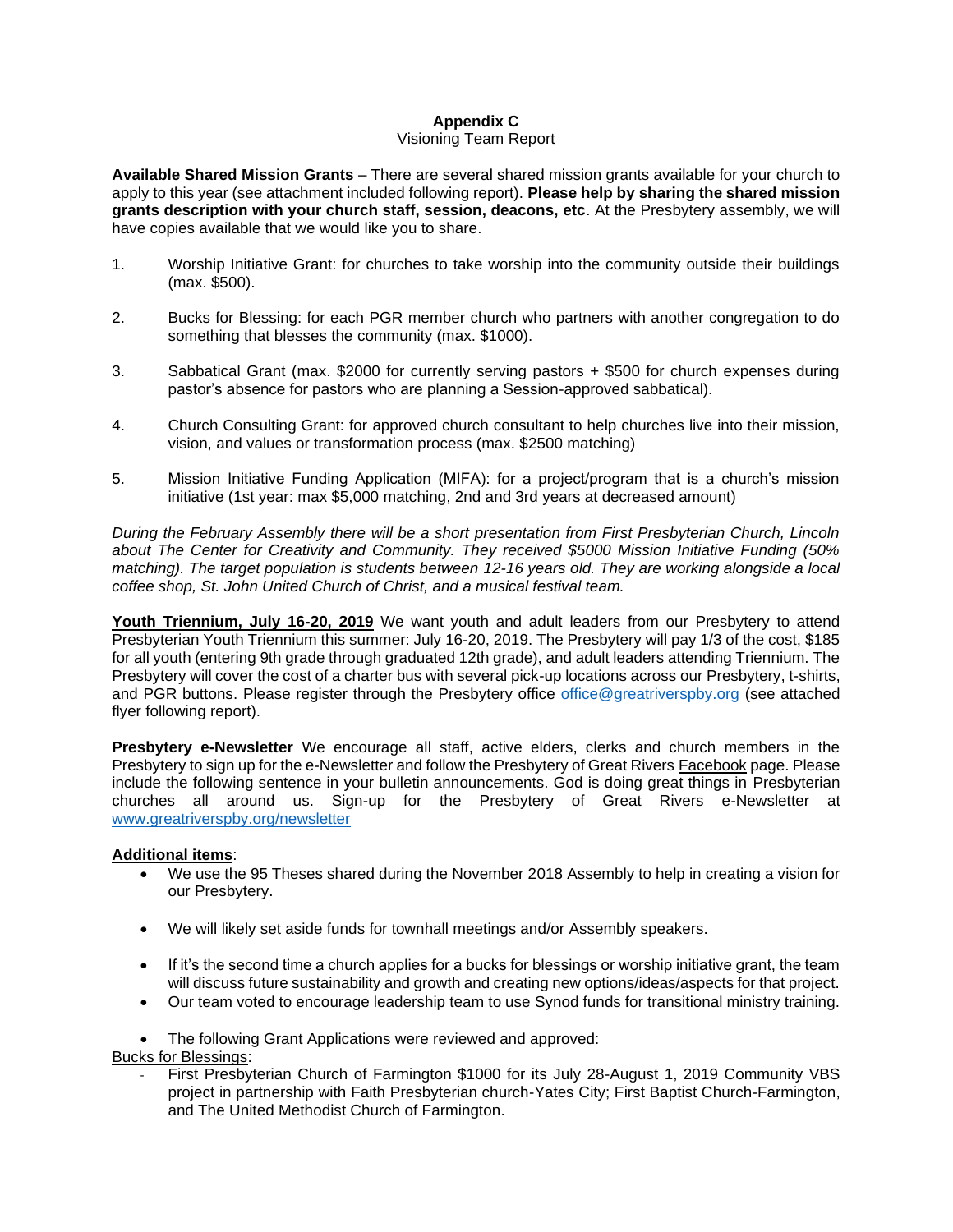- First Presbyterian Church of Geneseo \$1000 for its Feeding the Needy program in partnership with Hope Church of Christ, Moline, and Mt. Zion Baptist Church, East Moline.

# Sabbatical Grant:

- Rev. Dr. Cheyanna Losey \$2,000 for a Sabbatical to enter a time of rest, renewal, and reflection from May 27-Sept. 9, 2019, and the United Church of Woodhull \$500.
- Visioning Team meeting dates: April 30, August 13, and October 8. Please send grant applications 2 weeks ahead of our meeting.

Rev. Jonathan Warren, Visioning Team Chair First Presbyterian Church, Jacksonville (217) 245-4189, jwarren@firstpresjax.org